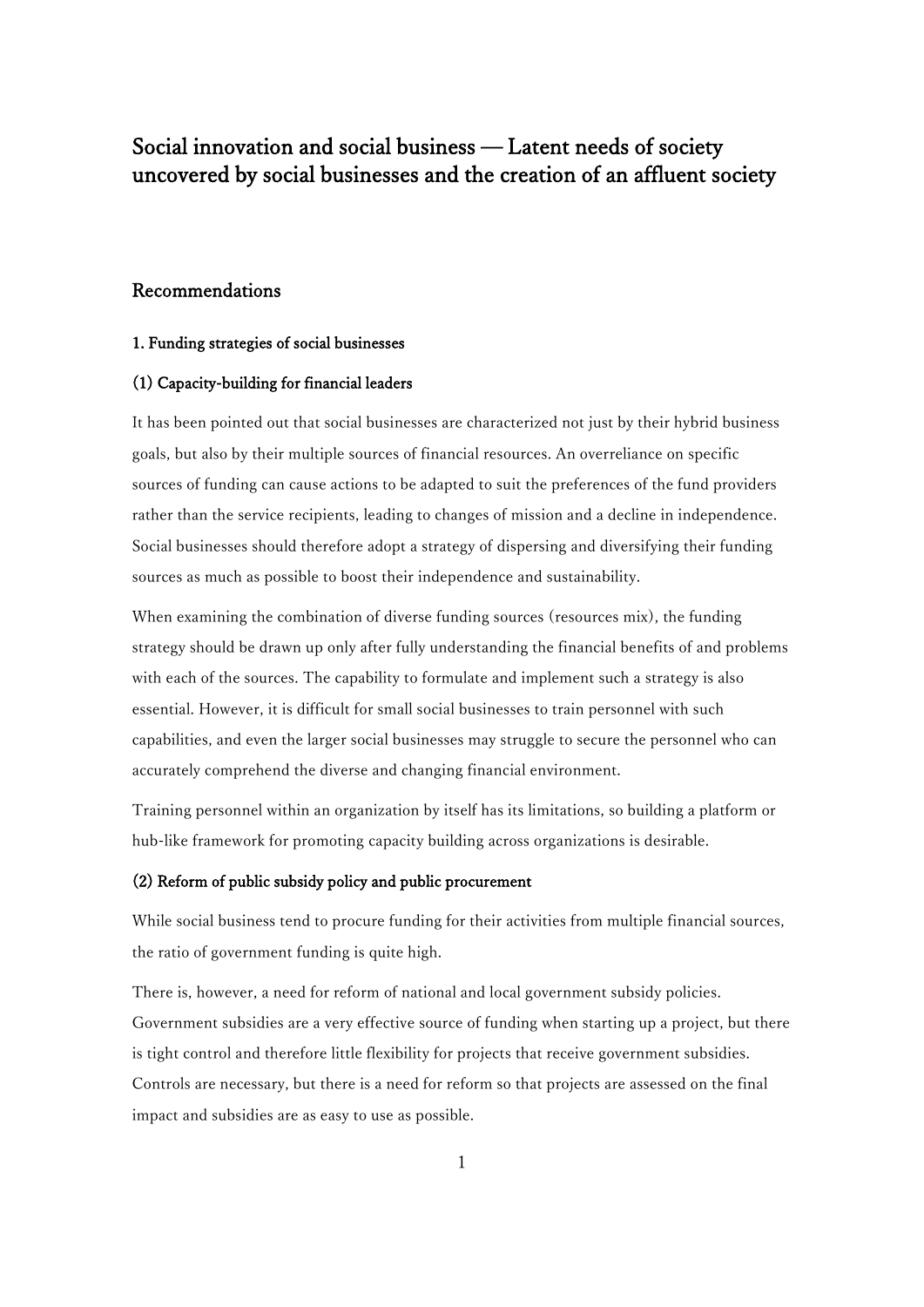The government public procurement structure or cycle is also in need of reform. At times, the government will purchase (procure) the services of social businesses through outsourcing contracts and other frameworks. The government may also bear all or part of the costs for services provided by social businesses through quasi-market contracts such as nursing-care insurance. There are currently various issues in outsourcing to social businesses, including cases where adequate costs have not been allocated, and the limited opportunities for the social value (social impact) of these services to be considered. The approach to public procurement and public contracting needs to be changed to an impact-oriented approach.

#### (3) Use of impact assessments

Impact assessments must be used in funding procurement. This is also effective in terms of accountability to fund providers and service recipients, and also for promoting funding procurement based on improved reliability.

Impact assessments are also important in social business activities by major companies or activities tackled by major companies in cooperation with social businesses. For example, RobecoSAM, which functions as a DJSI series brand rating agency for the world's leading financial index development company S&P Dow Jones Indices mentioned earlier, included questions about impact assessments in the sustainability assessment questionnaire for companies for the first time in 2017. That is, companies are questioned on whether they monetize profit and loss on economic and social aspects using SROI (social return on investment). The assessment on social impact is set as an important element in investment decisions. In Japan, Microsoft Japan and Sompo Japan Nipponkoa Insurance are just two of the still very limited number of companies using SROI for monetizing the outcomes of collaborative programs between companies and NPOs.

#### (4) Use of private-sector investments

The impact investment framework, such as social impact bonds, appears to show promise as a new funding procurement route for the future. For this, though, social businesses themselves need to build up their program management capabilities or their capabilities to gather, analyze and report on social impact data.

### (5) Use of private-sector donations

The characteristics of funding procurement by social businesses are in the resources mix structure shown in Figure 1. While social businesses place importance on profit-making projects,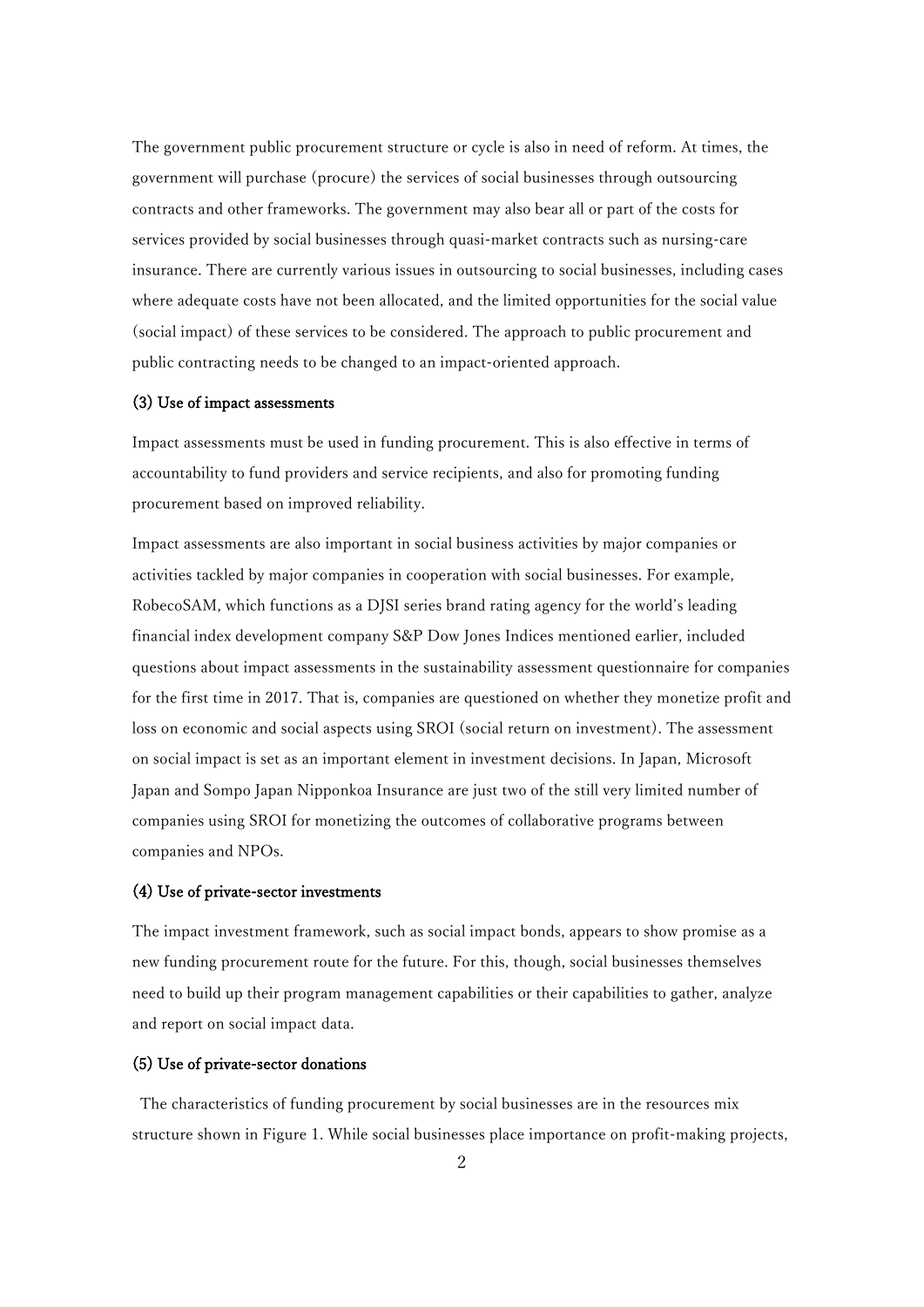they also emphasize social capital types of financial sources. Donations are a typical example of this. Although donations are a much less efficient means of funding procurement compared to revenue from commissioned projects, they are a good gauge for measuring the level of empathy and degree of trust toward the organization and its activities.



Figure 1: Social businesses' multidimensional resources dependence (resources mix structure)

Source: Prepared by Ichiro Tsukamoto

However, even though information concerning output (the scale of the project to be implemented and the like) may be provided to the donor, there are not many cases where information about the actual social impact is provided. In addition to information on methods of raising donations, such as crowdfunding, effort must also be made to proactively disclose evidence relating to impact.

The August 2017 issue of Forbes Japan compiled a special feature on "New ways of using money", and introduced 30 NPOs and social businesses as "suitable donation recipients" in a catalog of 30 next-generation donation recipients<sup>[1](#page-2-0)</sup>. The criteria for selecting the 30 organizations were "assessment awareness", "sustainable management", and "wide-ranging activities in cooperation with other organizations".

f

<span id="page-2-0"></span><sup>&</sup>lt;sup>1</sup> Forbes Japan, August 2017 No.37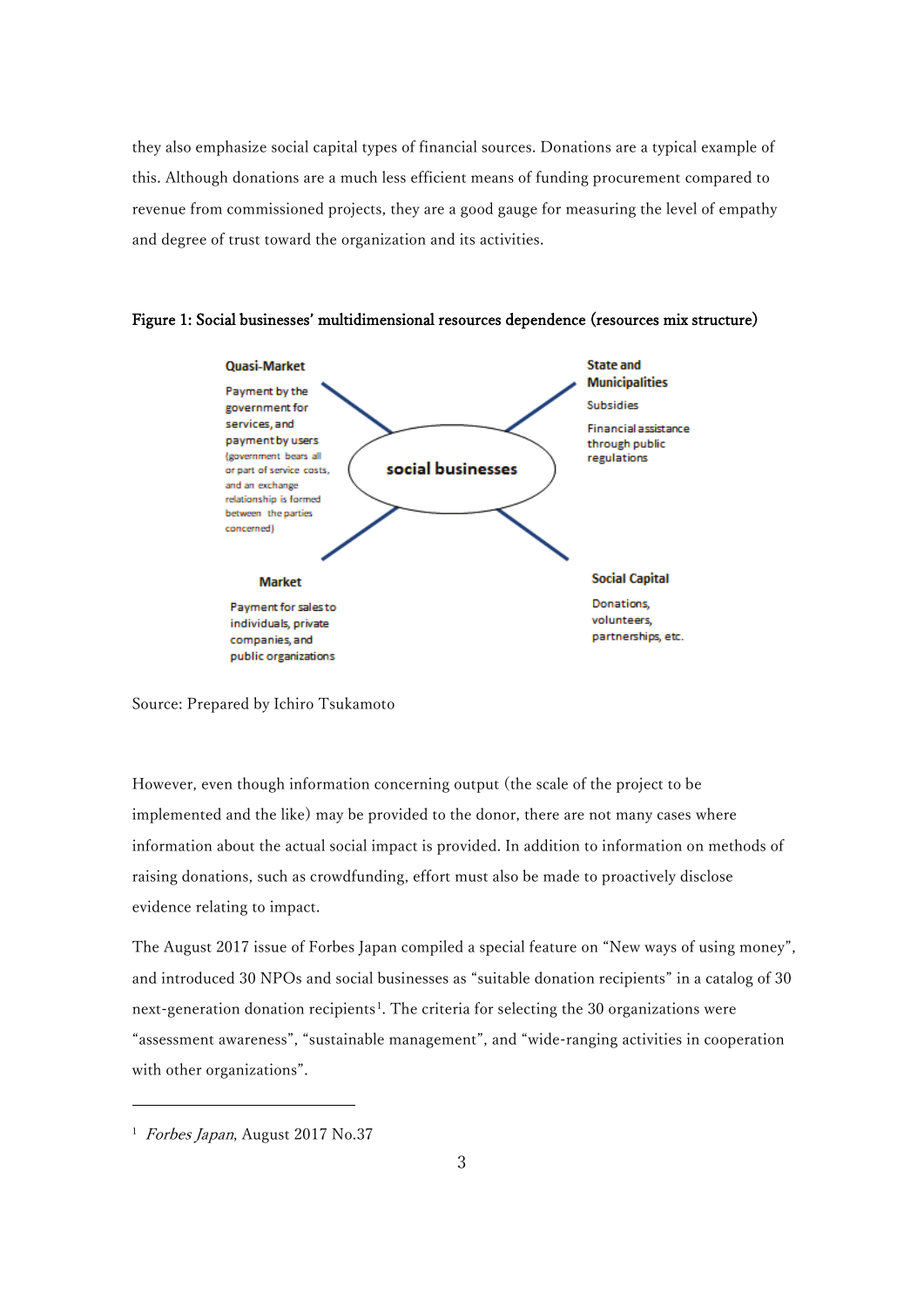#### 2. Training for social business personnel and labor market strategies

#### (1) Reform of the labor market: Development of job placement routes for social business personnel

Work, essentially, has a sense of sociality, and through work, people can participate in and create value for society. This is also the case for social businesses. However, altruism is clearly the basic motive for working in social businesses, and the desire to contribute to social innovation is the source of this drive. In this sense, social businesses can become a reservoir of social innovation-oriented human resources. In the actual labor market, though, avenues for matching the supply side and demand side regarding social business personnel are extremely limited. Since work needs in social businesses are not socially recognized, existing job placement routes are rarely used.

However, in the U.K., the major newspaper The Guardian is known for carrying job advertisements for the social sector in its Society Guardian section. The Guardian has also set up in its website a job information site aimed at the social sector called Society Job<sup>[2](#page-3-0)</sup>. Most of the organizations that provide job information are large charities, and the information covers not just job type, but salary and other work conditions, so it is evident that working in the social sector is a career choice.

In Japan as well, there will be a need to develop job placement routes for social businesses through the existing media, job information magazines and websites, and other media, or through public and private job placement systems.

#### (2) Personnel training and mediation functions of intermediary support organizations

The need for personnel in social businesses is indeed broad-ranging, such as personnel with welfare expertise, those suited for managerial positions, or those with leadership skills. There is currently no functional personnel placement system that matches personnel to specific needs. The use of the existing personnel placement system mentioned earlier can be considered, but a more finely tuned matching system is required to prevent mismatching. In such cases, one approach considered is that intermediary support organizations which understand the mission of the social businesses and their characteristics take on personnel placement functions.

### (3) Personnel exchanges with companies

f

<span id="page-3-0"></span><sup>&</sup>lt;sup>2</sup> Society Job page at https://jobs.theguardian.com/landingpage/2868461/jobs-society-html/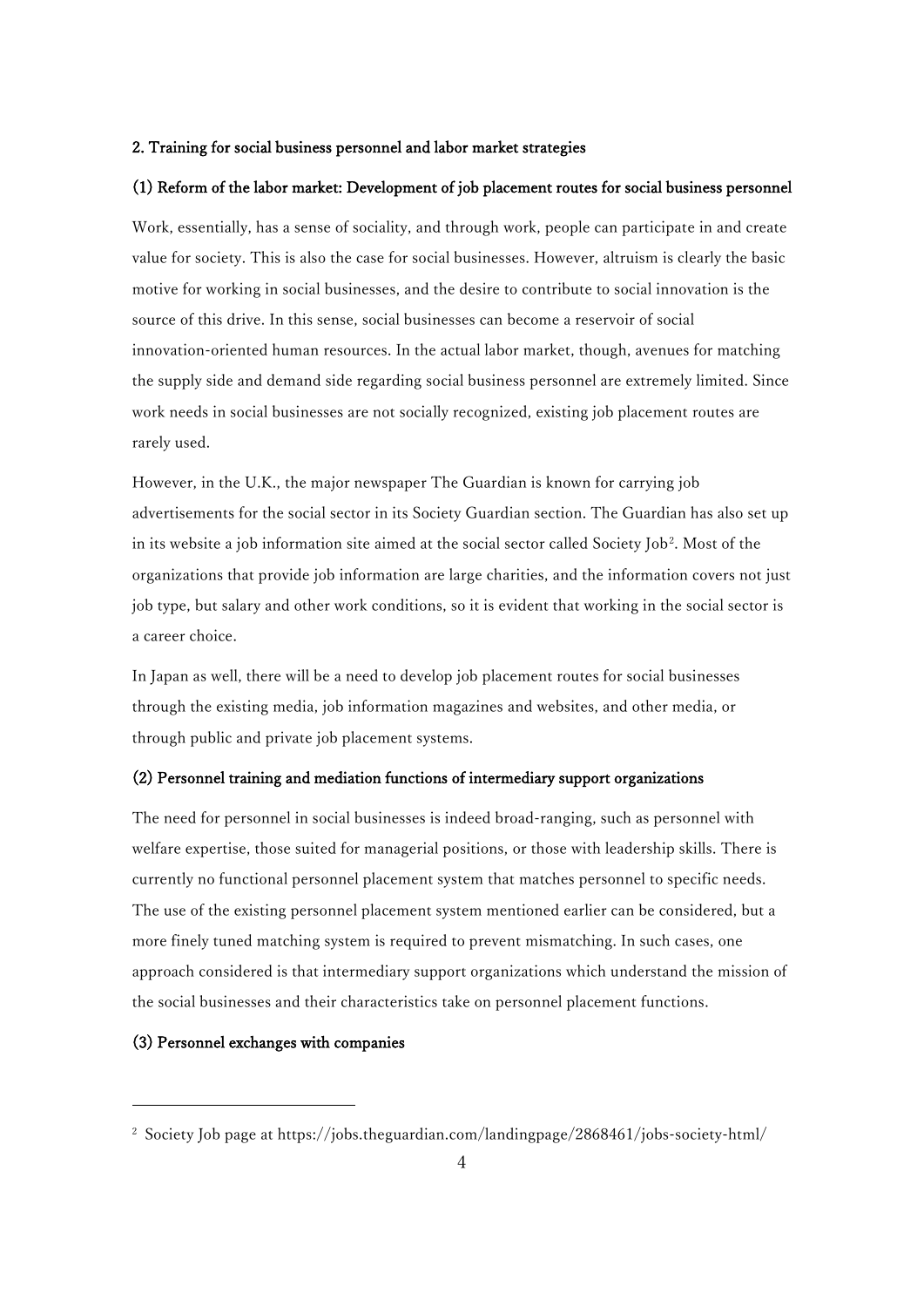As well as forming employment relationships between individuals and corporations, personnel exchanges between social businesses and company/government sectors are also considered effective for human resources development for both sides. Pro bono work is one example of this.

However, if the significance and effect of the personnel exchanges are not shared by both sides, these exchanges are nothing more than unilateral philanthropy. Both sides need to understand the purpose and significance of the personnel exchanges, and build a more strategic personnel exchange system. There is also a need to strengthen the functions of intermediary organizations that match such personnel with different sectors.

#### (4) Social businesses as a new work choice

In addition to sideline work, which has been gaining considerable exposure, there is a growing need among people who would like to take part in activities outside of their normal work during their free time, and, if possible, engage in work that is directly linked to social issues to extend their own careers or broaden their outlook. Social businesses have the potential to provide attractive employment opportunities to such socially oriented people. That is, a desire for work that is of social value and provides a sense of social meaning, and not just in the context of work-life balance, appears to be the prime motive for wanting to work in social businesses.

In the midst of today's rapidly changing society and diversifying consumer needs, companies require personnel who are highly attuned to social change and diversity. These days corporate social and externality assessments are incorporated into global investment principles, and while it is the organization that responds to such environmental changes, the company executives are the ones responsible for decision-making. To enable them to respond to environmental change and also to raise the capabilities of their personnel, having employees with work experience in social businesses is an effective human resources management tool for companies, provided there is no disruption to work.

For social businesses, having company personnel with high levels of management or marketing skills take part in their operations, even on a temporary or short-term basis, would be effective for reviewing or improving services and management.

Social businesses need to devise new ways of informing the community about the attractiveness of their operations as a new form of work. They must, however, provide more reasoned explanations about the incentives and social rewards of working in social businesses based on evidence.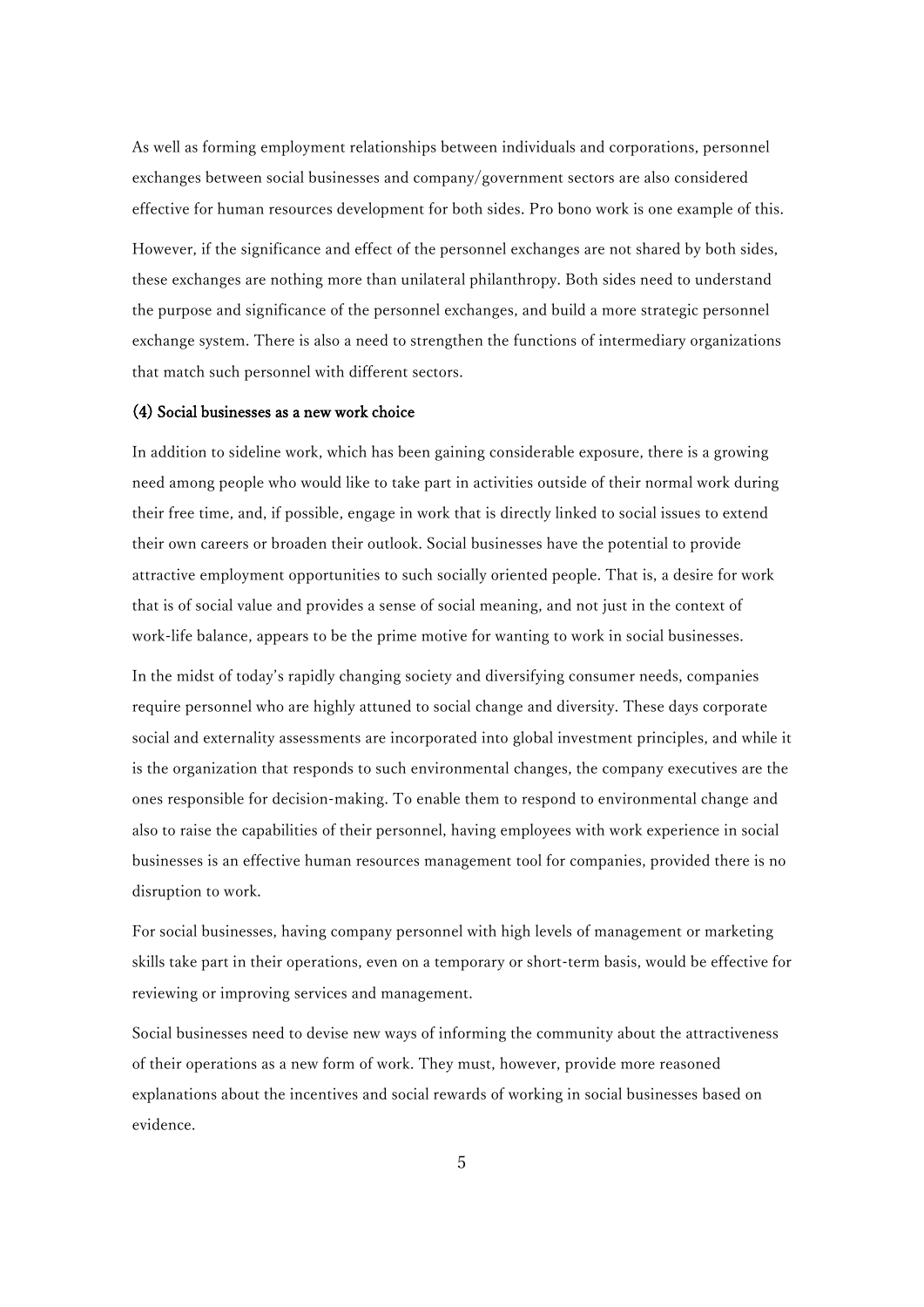#### (5) Improving working conditions in social businesses

The difficulty social businesses have in keeping personnel revolves around low pay and working conditions. While there is need to take steps to improve working conditions, social business managers have to raise their own awareness of the legal aspects of labor management relations, and policies and strategies concerning human resources development. Social business sociality should also include respect for labor standards.

At the same time, government agencies, which are customers of social businesses, must set prices in the outsourcing contracts based on appropriate estimates of labor costs and other expenditures. The legal structures that can be applied include public contract regulations.

## 3. Compatibility between the sociality and business feasibility of social businesses: Positive consideration of profit

Social businesses must not limit themselves to the quest for sociality, but must pursue that sociality in conjunction with business feasibility. The reality is, though, that most social businesses do not have a high level of business feasibility. While social value must be taken into consideration in the objectives and evaluations concerning the business feasibility of social businesses, a business feasibility perspective that gives consideration to sound management and profitability is important for lifting business sustainability and independence. Debate on social businesses, though, tends to lack a profitability perspective. To view profit as an end in itself is a problem, but there is no problem in acquiring an appropriate profit provided the profit distribution rules give consideration to sociality. To maximize social impact, business expansion and enhancing continuity is essential, and to this end, profit has to be secured. This requires a business model that views profit in a positive light.

## 4. Alliance between social businesses and companies — Concurrent pursuit of social return and economic return

Some major companies these days are gaining long-term economic return while lifting their social return. The global expansion of ESG investments is underpinning CSV management at companies.

If concurrently pursuing social return and economic return can be a management strategy for major companies, then social businesses have to be more positive in explaining the benefits of forming alliances with major companies, and expand the opportunities for such alliances. Within major companies as well, social businesses have to be seen as strategic partners. Companies must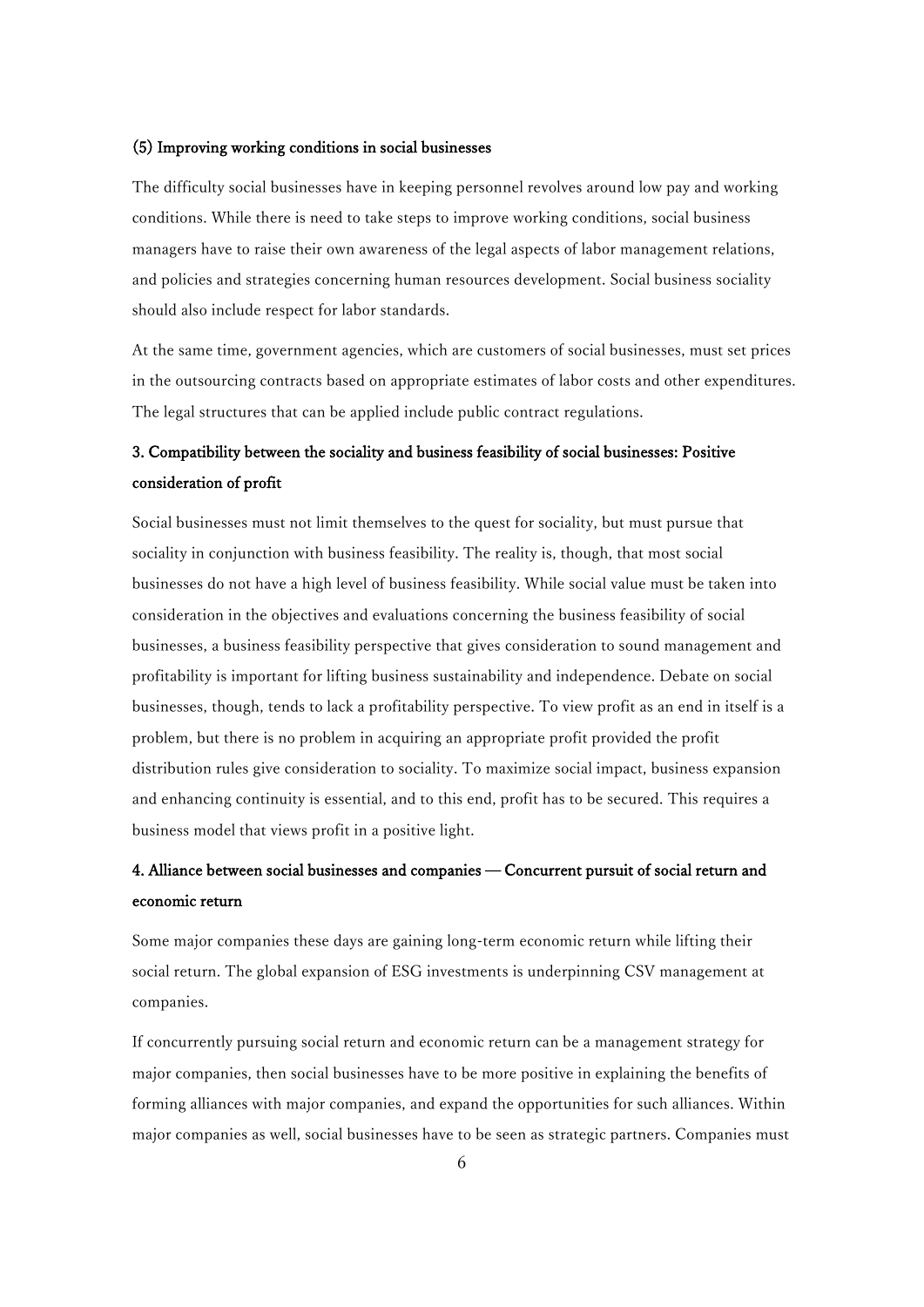be serious about moving beyond their own self-interest and contributing to the creation of social benefit through business, and not just by PR.

These alliances between major companies and social businesses require an assessment mechanism that shares common values and a common language.

#### 5. Strengthening the foundations of the social business sector, and intermediary organizations

Fostering intermediary organizations is essential for strengthening the foundations of social businesses. Intermediary organizations have diverse support functions, ranging from general support, to function-based support such as support for business establishment and management, and personnel training. In Japan, the support service market for intermediary organizations is poorly formed. Healthy competition among intermediary organizations and their diverse development is preferable, rather than a very limited number of intermediary organizations dominating the provision of support services. That is, it is necessary to promote the diverse development that facilitates the division of roles between organizations providing general support and those providing function-based support, and foster intermediary organizations with personnel who have higher levels of expertise.

#### 6. Social businesses and communities

Social businesses play a major role in revitalizing regional communities. Various operational organizations and councils have been set up in regional areas, but generally these have met only very limited success. Social businesses are central to regional management, so there is a need to establish a structure under which these businesses are supported for the initial few years by public and private-sector funds, then later become independent though profitable business operations. Regardless of whether social business personnel are locals or people from outside the region, the emotional attachment to the local community is the driving force for working, so there is a need to move in the direction in which social businesses bring about regional revitalization, with such personnel taking the lead.

#### 7. Social businesses and impact assessment / EBP (Evidence Based Policy)

Social businesses are organizations whose purpose is to maximize social impact. Impact assessments are therefore essential for evaluating those business achievements, and are also effective for improving accountability to fund providers and service recipients, enhancing trust and branding, and improving business. At the same time, financial assessments are important for sustainability, and the fact that a suitable profit is being achieved also has to be disclosed.